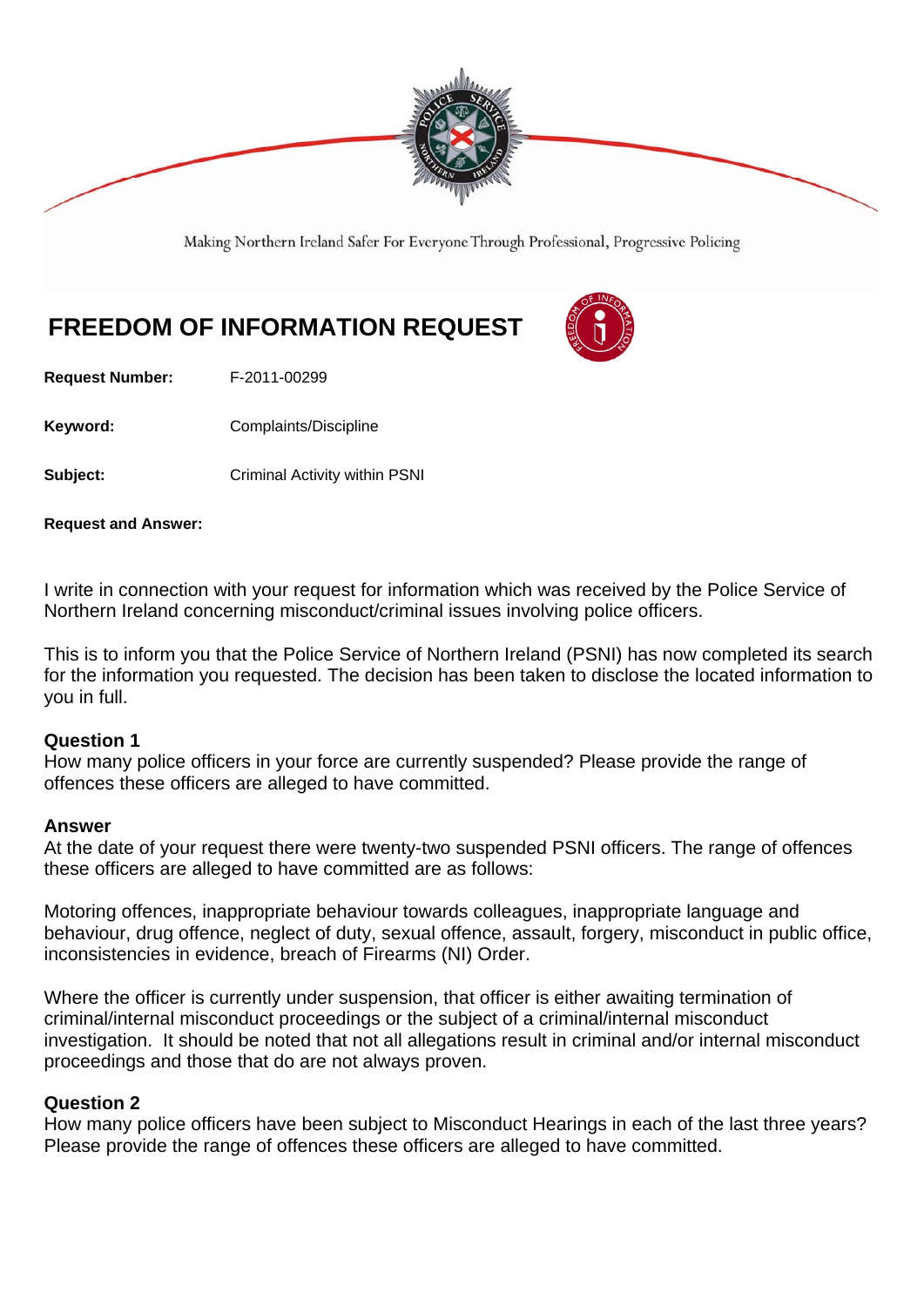## **Answer**

The table below outlines the number of police officers who have been subject to Misconduct Hearings in each of the last three years and the range of offences these officers are alleged to have committed. These allegations may not have been proven at Hearing.

| 2008               | <b>Range of Alleged Offences</b>                                                                              |
|--------------------|---------------------------------------------------------------------------------------------------------------|
|                    | Failure in investigations                                                                                     |
|                    | Domestic incident                                                                                             |
|                    | Misuse of Police information                                                                                  |
|                    | Failure to attend work promptly/non-attendance at court                                                       |
|                    | Motoring offences                                                                                             |
|                    | Failure to keep accurate police records                                                                       |
|                    | Failure to support their colleagues in the execution of their duties                                          |
|                    | Inappropriate/unacceptable behaviour towards a police colleague                                               |
|                    | Excessive force when dealing with members of the public                                                       |
|                    | Failure to register business interest                                                                         |
|                    | Drug offence                                                                                                  |
|                    | Sexual offence                                                                                                |
| 57 police officers | <b>Theft</b>                                                                                                  |
|                    | Failure to ensure the Health & Safety of a training environment                                               |
|                    | Unfit for duty                                                                                                |
|                    | Use of inappropriate language/behaviour towards members of the                                                |
|                    | public                                                                                                        |
|                    | Involved in an off-duty disturbance                                                                           |
|                    | Failure to protect the welfare and safety of a member of the public                                           |
|                    | Making false and misleading entries in a selection process                                                    |
|                    | application form                                                                                              |
|                    | Failure to avail of Service approved accommodation                                                            |
|                    | Inappropriate handling of police equipment /property                                                          |
|                    | Possession of excess ammunition                                                                               |
|                    | Inappropriate use of the internet                                                                             |
| 2009               | <b>Range of alleged offences</b>                                                                              |
|                    | Failure in investigations                                                                                     |
|                    | Failure to keep accurate police records                                                                       |
|                    | Motoring offences                                                                                             |
|                    | Inappropriate off-duty behaviour                                                                              |
|                    | Theft                                                                                                         |
|                    | Drug offence                                                                                                  |
|                    | Assault                                                                                                       |
|                    | Unacceptable use of the internet                                                                              |
|                    | Domestic violence incident                                                                                    |
|                    | Inappropriate discharge of firearm                                                                            |
| 37 police officers | Inappropriate use of police systems                                                                           |
|                    | Breach of Firearms (NI) Order                                                                                 |
|                    | Making fraudulent finance claims                                                                              |
|                    | Excessive force towards member of public                                                                      |
|                    | Using unauthorised police equipment<br>Failure to inform authorities of minor road traffic incident in police |
|                    | vehicle                                                                                                       |
|                    | Mislead authorities regarding issue of a speeding ticket                                                      |
|                    | Failure to act with integrity during the process of bringing an                                               |
|                    | offender to justice                                                                                           |
|                    | Providing inaccurate account of events to a supervisor                                                        |
|                    | Failure to act with honesty during internal selection process                                                 |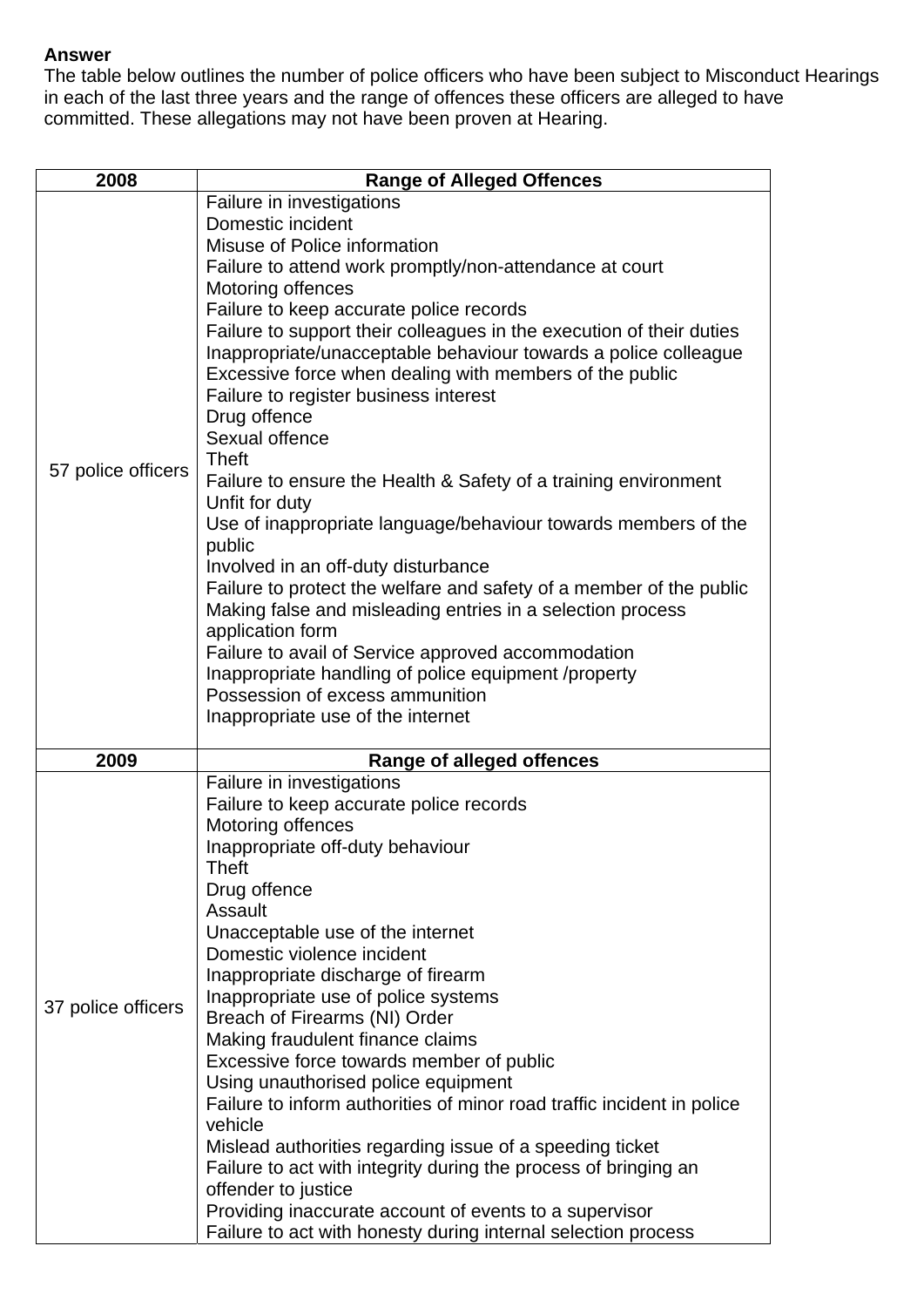|                    | Unfit for duty<br>Bound over to keep the peace                                                                                                                                                                                                                                                                                                                                                                                                                                                                                                                                                                                                                                           |
|--------------------|------------------------------------------------------------------------------------------------------------------------------------------------------------------------------------------------------------------------------------------------------------------------------------------------------------------------------------------------------------------------------------------------------------------------------------------------------------------------------------------------------------------------------------------------------------------------------------------------------------------------------------------------------------------------------------------|
|                    |                                                                                                                                                                                                                                                                                                                                                                                                                                                                                                                                                                                                                                                                                          |
| 2010               | <b>Range of alleged offences</b>                                                                                                                                                                                                                                                                                                                                                                                                                                                                                                                                                                                                                                                         |
| 32 police officers | <b>Motoring offences</b><br>Failure in investigations<br>Assault<br>Contravention of non-molestation order<br>Off-duty disorderly behaviour<br>Fraudulent mileage/overtime claims<br>Failure to supervise and ensure officer carried out his professional<br>duties Inappropriate use/disclosure of police information<br>Threatening behaviour towards police colleagues<br>Fitness for duty<br>Inappropriate language and behaviour towards member of the<br>public<br>Misconduct in Public office<br>Theft<br>Drunk and disorderly<br>Recorded inaccurate information on a police statement<br>Made false entries on police forms/accessed police computer for<br>non police purposes |
|                    | Excessive use of force towards member of the public                                                                                                                                                                                                                                                                                                                                                                                                                                                                                                                                                                                                                                      |

# **Question 3**

How many police officers were dismissed following Misconduct Hearings in each of the last three years? Please provide the range of offences these officers committed.

## **Answer**

Please see the table below:

| 2008                                     | <b>Range of Offences</b>              |
|------------------------------------------|---------------------------------------|
|                                          | Motoring convictions                  |
|                                          | <b>Theft</b>                          |
| 13 officers were dismissed or required   | Sexual offences                       |
| to resign as an alternative to dismissal | Drug offence                          |
|                                          | Unauthorised use of police systems    |
|                                          | Failings in police investigations     |
|                                          | Off-duty domestic incident            |
| 2009                                     | <b>Range of Offences</b>              |
|                                          | Drunk in charge of a firearm          |
|                                          | Failure to supervise/on-duty motoring |
| 6 officers were dismissed or required to | offences                              |
| resign as an alternative to dismissal    | Assault                               |
|                                          | Making fraudulent finance claims      |
|                                          | Failings in police investigations     |
| 2010                                     | <b>Range of Offences</b>              |
|                                          | Failings in police investigations     |
|                                          | Theft                                 |
| 6 officers were dismissed or required to | Motoring offences                     |
| resign as an alternative to dismissal    | Misconduct in public office           |
|                                          | Accessed police computer for non      |
|                                          | police purposes/falsified documents   |
|                                          | Fitness for duty                      |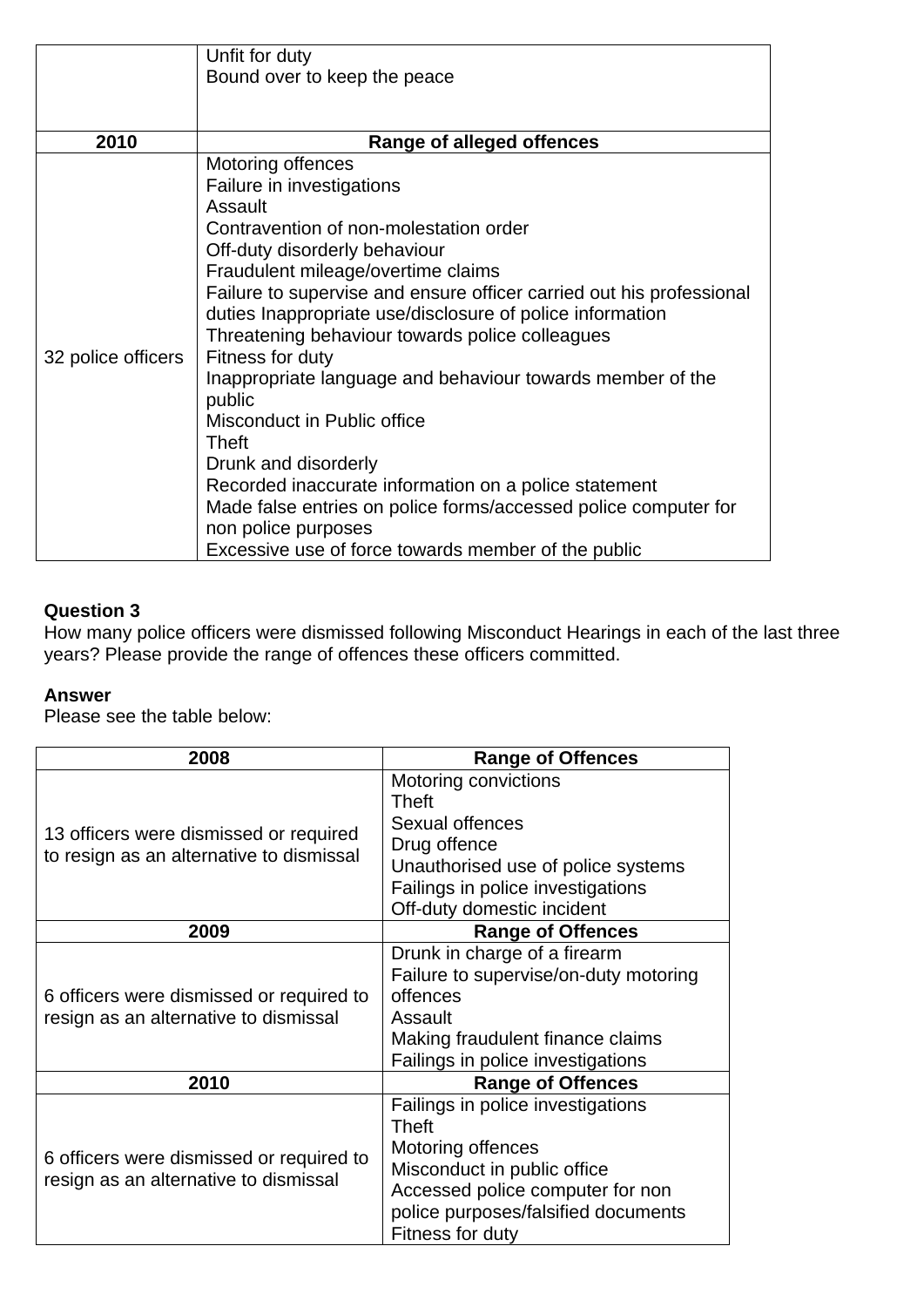## **Question 4**

How many police officers have been convicted of criminal offences in each of the last three years? Please provide the range of offences these officers committed.

## **Answer**

The table below outlines the number of PSNI officers who have been convicted of a criminal offence and reported to PSNI, Professional Standards Department in each of the last three years. These officers were serving at the time of conviction but may not be serving now.

| Year | Number of<br>officers | <b>Criminal Convictions</b>                                                                                                                                                                                                                   |
|------|-----------------------|-----------------------------------------------------------------------------------------------------------------------------------------------------------------------------------------------------------------------------------------------|
| 2008 | 29                    | <b>Motoring Offences</b><br><b>Attempted Murder</b><br>Assault<br>Breach of Firearms (NI) Order<br>Drug offence<br>Theft<br>Sexual offences<br>Harassment<br>Fraud                                                                            |
| 2009 | 26                    | <b>Motoring Offences</b><br>Common assault<br><b>Breach of The Data Protection</b><br><b>Act Disorderly Behaviour</b><br><b>Breach of Litter Order</b><br>Fraud/Forgery<br><b>Sexual Offence</b><br><b>Breach of Non Molestation</b><br>Order |
| 2010 | 18                    | <b>Motoring Offences</b><br>Offences against the Person<br>Sexual offence                                                                                                                                                                     |

It should be noted that police officers might leave the Service prior to the conclusion of formal disciplinary proceedings, and that a formal misconduct hearing may not have taken place in the same year as an offence being committed.

## **Question 5**

How many police officers have been convicted of drink driving in each of the last three years?

## **Answer**

The table below outlines the number of police officers who were serving at the time of conviction for drink driving, but may not be serving now.

| Year | Number of<br><b>officers</b> |
|------|------------------------------|
| 2008 | հ                            |
| 2009 | 3                            |
| 2010 |                              |